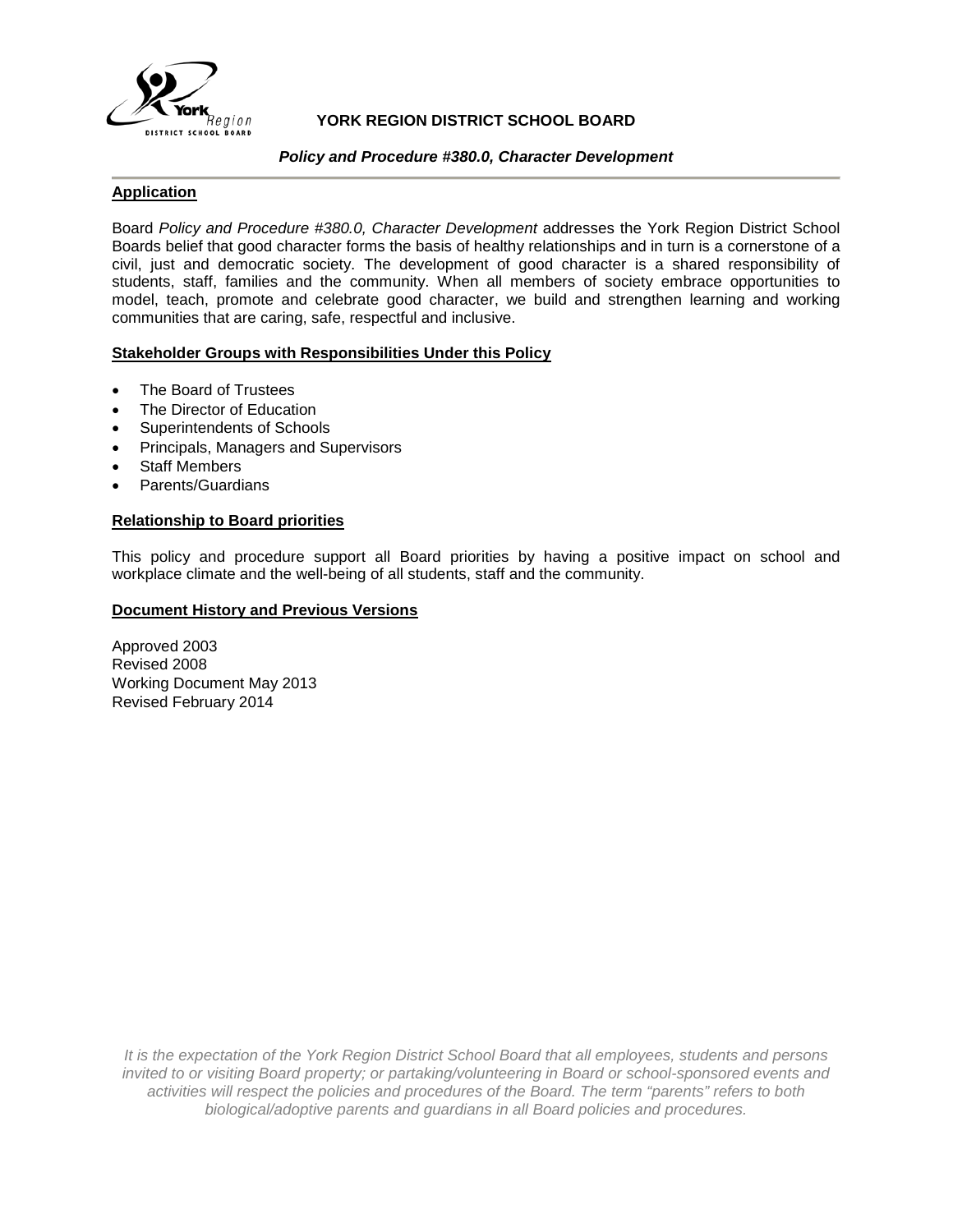

## **Board Policy #380.0 Character Development**

**Document Integration Project Format**

#### **Policy Statement**

The York Region District School Board believes that good character forms the basis of healthy relationships and is a cornerstone of a civil, just and democratic society. Character development transcends all individual differences, including religious, ethno-cultural and other demographic distinctions. Inclusive communities are characterized by empathy and respect for the dignity of all people.

The development of good character is a shared responsibility of students, staff members, families and communities. When all members of society embrace opportunities to model, teach, promote, and celebrate good character, we build and strengthen learning and working communities that are caring, safe, respectful and inclusive.

The York Region District School Board believes that:

- character can be taught and learned;
- a commitment to character development should permeate all aspects of the Board's delivery of programs and services in support of improved achievement and well-being;
- character development is enhanced through partnerships with businesses, community organizations, agencies and the Province of Ontario;
- the essential components outlined in the Ministry's [Finding Common Ground: Character Development](http://www.edu.gov.on.ca/eng/document/reports/literacy/booklet2008.pdf)  [in Ontario Schools, K-12](http://www.edu.gov.on.ca/eng/document/reports/literacy/booklet2008.pdf) form the basis for educating the whole child, namely learning and academic achievement, character and citizenship development,respect for diversity and parent and community partnerships;
- character development enables us to "think critically, feel deeply and act wisely" (Finding Common Ground); and
- character development is critical to building and sustaining a positive climate for learning and working.

#### **Responsibilities**

*The Board of Trustees is responsible for:* 

- reviewing the *Character Development* policy in accordance with the priorities in the [Trustees' Multi-](http://www.yrdsb.edu.on.ca/page.cfm?id=MYP000001)[Year Plan](http://www.yrdsb.edu.on.ca/page.cfm?id=MYP000001) and the approved review cycle; and
- understanding and communicating with members of the community about the *Character Development*  policy, as required.

*The Director of Education is responsible for:*

- implementing and operationalizing the *Character Development* policy as per the requirements of [Finding Common Ground: Character Development in Ontario Schools, K-12;](http://www.edu.gov.on.ca/eng/document/reports/literacy/booklet2008.pdf) and
- ensuring a collaborative process for engaging students, staff members, parents, school councils and a diverse cross-section of the broader community in the development, implementation and review of this initiative.

*Superintendents are responsible for:* 

• supporting the implementation of the *Character Development* policy at each school and workplace.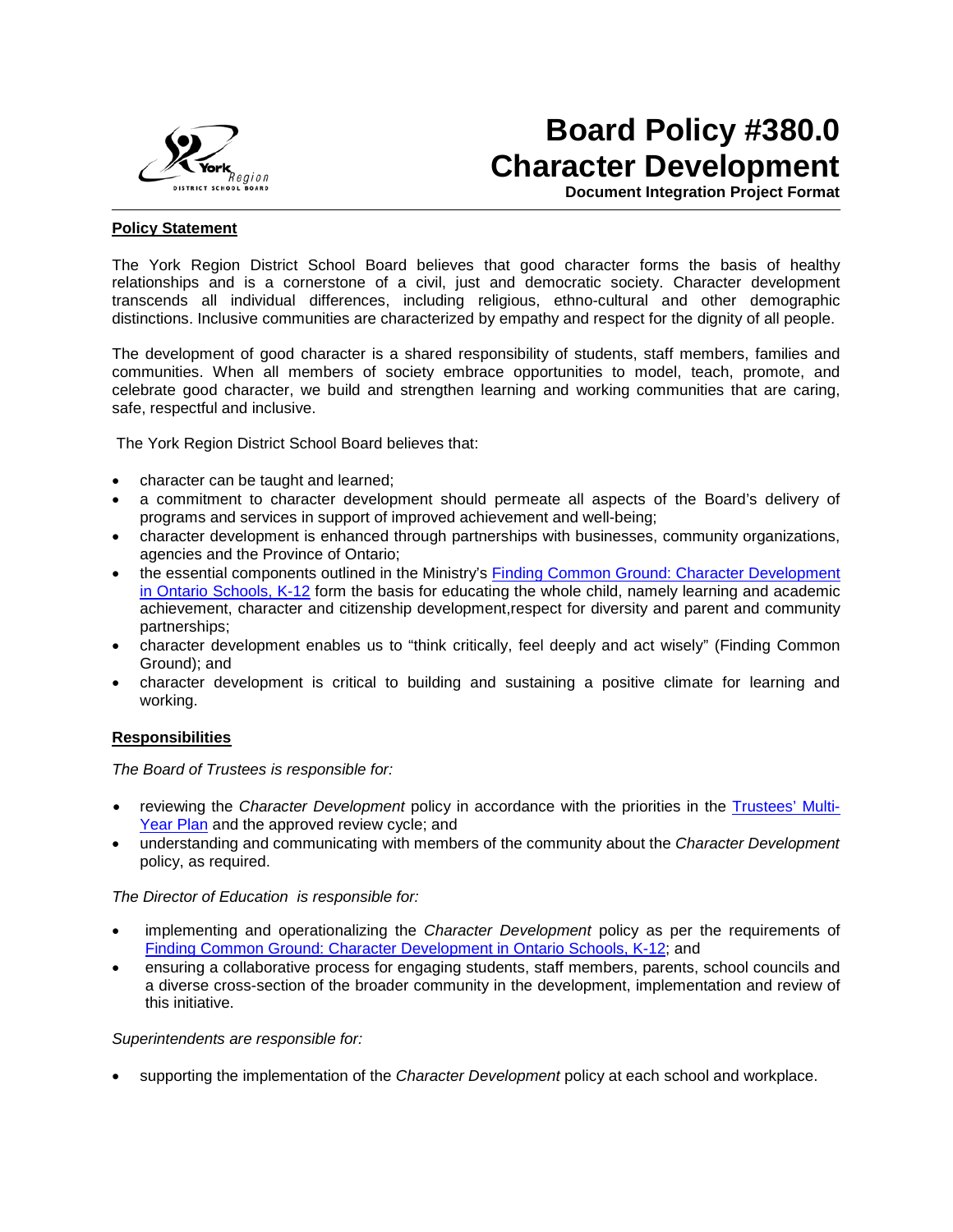#### *Principals, Managers and Supervisors are responsible for:*

• providing leadership in the implementation and development of character-building initiatives in schools and workplaces, where applicable.

#### *Staff members are responsible for:*

- modelling the character attributes in their workplace practices and interactions with others; and
- embedding character development in all activities.

#### *Parents/Guardians are responsible for:*

• sharing the responsibility of modelling, developing and encouraging positive character development with students, staff members and the community.

#### **Definitions**

#### *Character Development*

Character development is a deliberate effort to nurture the universal attributes upon which schools and communities find consensus. (Finding Common Ground: Character Development in Ontario Schools, K-12)

#### *Attributes*

The 10 York Region District School Board character attributes chosen through a community consultation process are; respect, responsibility, honesty, empathy, fairness, initiative, perseverance, integrity, courage and optimism. Each of these attributes reflects the Board's misson, vision and values and helps to create and sustain an inclusive learning and working environment.

#### *Character Matters!*

*Character Matters!* is the title that identifies character development initiatives in the Board. It recognizes, honours and supports all initiatives, programs and activities that contribute to character development.

#### **Department**

Education and Community Services

#### **Related Policies**

[Policy #261.0, Equity and Inclusivity](http://www.yrdsb.edu.on.ca/page.cfm?id=TP0000002&sn=B) [Policy #668.0, Caring and Safe Schools](http://www.yrdsb.edu.on.ca/page.cfm?id=TP0000002&sn=T)

#### **Policy History**

Approved 2003 Revised 2008 Working Document May 2013 Revised February 2014

*It is the expectation of the York Region District School Board that all employees, students and persons invited to or visiting Board property; or partaking/volunteering in Board or school-sponsored events and activities will respect the policies and procedures of the Board. The term "parents" refers to both biological/adoptive parents and guardians in all Board policies and procedures.*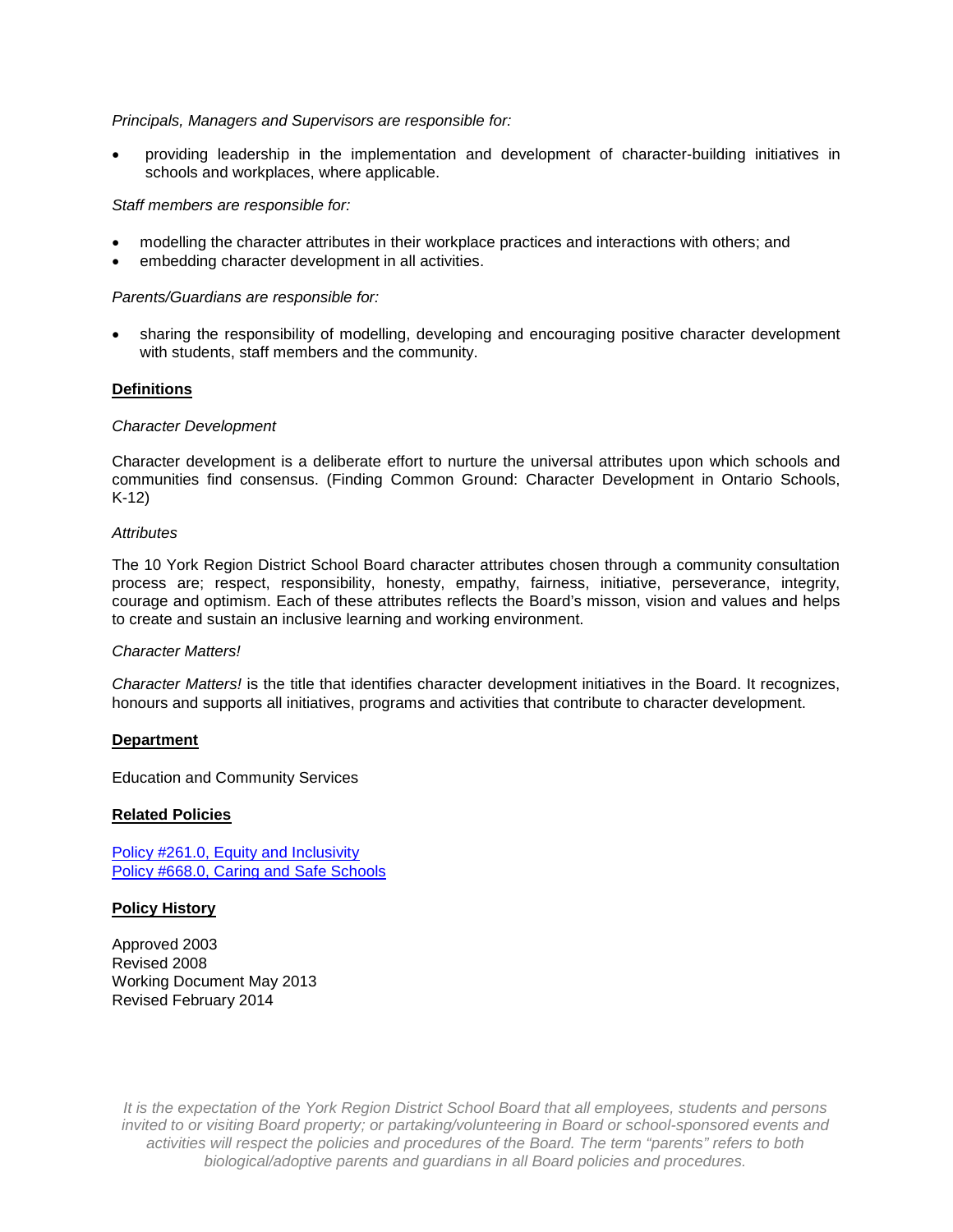

# **Board Procedure #380.0 Character Development**

**Document Integration Project Format**

This procedure outlines the roles and responsibilities for implementing character development as outlined in the Ministry's [Finding Common Ground: Character Development in Ontario Schools, K-12.](http://www.edu.gov.on.ca/eng/literacynumeracy/character.html)

#### **Responsibilities**

*The Director of Education shall*:

• allocate staff and resources to support the *Character Development* procedure.

*Curriculum and Instructional Services shall:*

• develop and implement resources and professional learning opportunities for school staff members in the area of character development*.*

## *Superintendents shall:*

- collaborate with the Ministry of Education to develop the processes and practices necessary to successfully implement the character development initiative;
- ensure that students and staff play a key role at all stages of the development of this initiative; and
- ensure that character development is part of the Board's planning processes.

## *Principals shall:*

- strive to engage all members of the school community in developing and implementing this initaitive;
- strive to ensure that student leadership reflects the diversity of the school population;
- ensure there are opportunities to engage all students in character development and its implementation;
- provide the knowledge, skills and leadership development required for students related to character development;
- ensure character development is an integral part of the School Improvement Plan;
- support professional learning opportunities for staff and members of the school community in the area of character development;
- ensure that character development is embedded in all subject areas, classrooms,extra-curricular and programs;
- work with the school council to engage community members in the implementation of character development;
- expand opportunities for civic engagement and citizenship development of all students;
- assess the effectiveness of character development using data collected through the School Climate Survey and other instruments; and
- support character development through the school's Positive Climates for Learning and Working Team.

#### *Principals, Managers and Supervisors shall:*

- consider character development when engaging in planning processes; and
- support learning opportunities for staff in the area of character development.